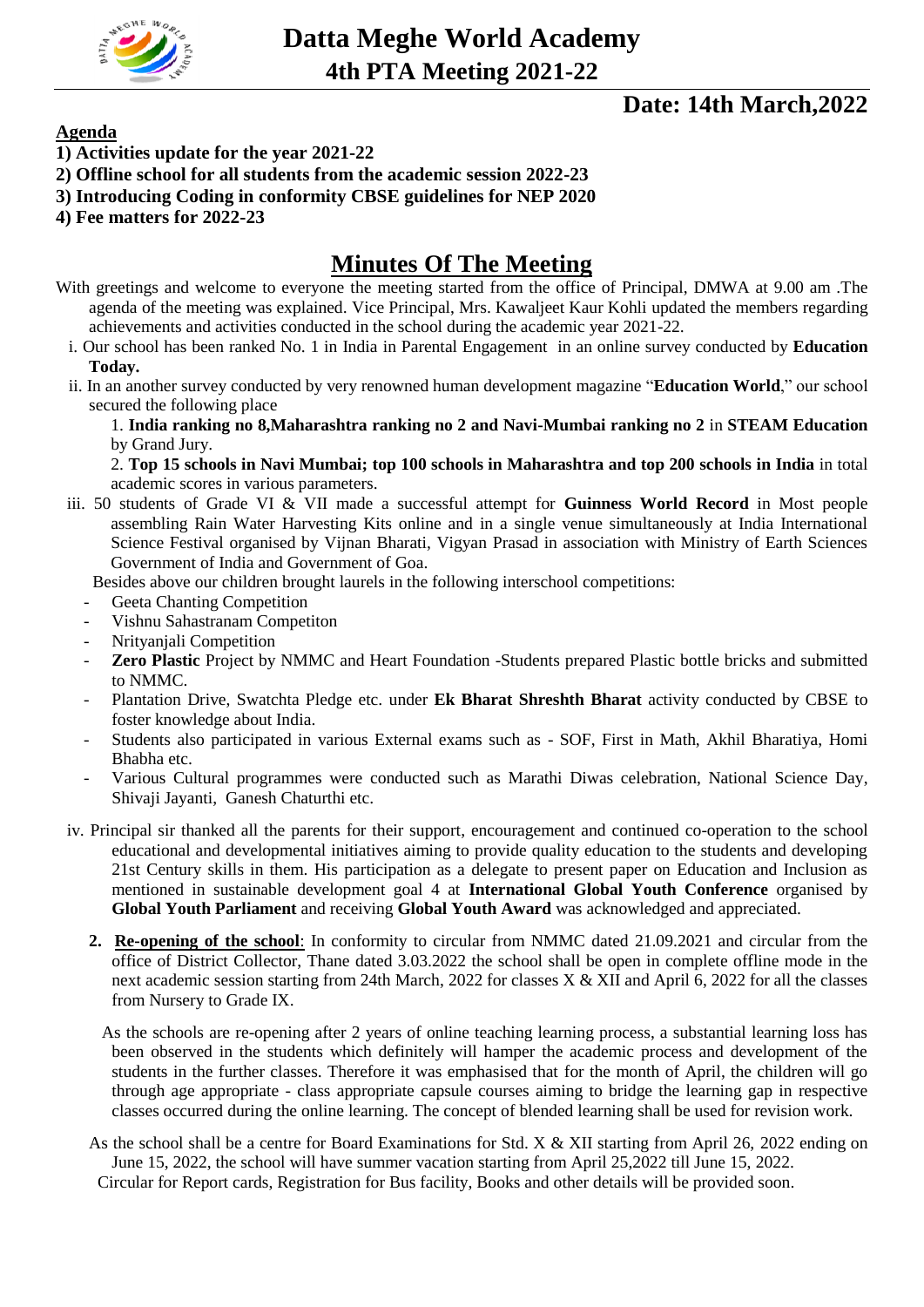#### **3. Fees matters:**

- i. The fee increase for the sessions  $2022-23 \& 2023-24$  as per the norms is due to propose in the session  $2021-22$ . The last fee increase was approved through PTA decision 02.10.2019 for the academic year 2020-21 and 2021-22 and was implemented with effect from April 1, 2020. However, considering the pandemic situation and the financial challenges faced by parents due to fall outs of COVID-19 lockdown, the management decided to waive off 15% fees including the E-Learning charges for the year 2020-21 as one time measure. The increased fees structure was brought into force from the academic session 2021-22.
- The situation is slowly coming back to normal with curbs have been lifted and the people have started their business activities as per normal schedule. However, The DMWA Management taking cognizance of the fact that the parents are trying to overcome financial challenges and losses, has decided not to propose any increase in fees for the academic year 2022-23. The fees structure will remain the same as of 2021-22. The next fee increase proposal shall be put up for the academic session 2023-24. The PTA expressed their gratitude for the kind gesture of the management and resolved for continuation of fee structure of 2021-22.

#### **4. Introducing Coding w.e.f. 2022-23:**

- Principal, Mr. Rajeev Kumar informed the enlightened members that the National Education Policy 2020 emphasises on development of 21st Century skills, equipping our students with latest trends in technology and technology oriented learning and integrating Coding and Coding Integrated curriculum with special focus on Mathematical & computational skills for enhancing Analytical ability, Creative & Problem solving skills.
- To equip our school with 21st century courses in conformity to the recommendation of NEP 2020 and its implementation, to attain leadership position and to develop coding concept, DMWA invited a high level team of **Quest Plus**-a Thane based company to provide professional guidance on teaching- Learning of Coding. **Mr Brijesh Karia, COO of Quest Plus** made a detailed presentation on Coding, age & class appropriate Curriculum of Coding, Interdisciplinary approaches to project based learning using Coding and explaining the use of technology on conceptual understanding, critical thinking and creativity- a strong key point in conformity to NEP2020.
- The members present during the meeting strongly felt that with the paradigm shift in Job markets and social fabric, the teaching learning processes should include these  $21<sup>st</sup>$  century courses to develop unique capabilities and 21<sup>st</sup> century skills in the students to compete globally.
- Mr Brijesh also informed the esteemed members that the following add-ons shall be given to students with Coding Programme:
- 1) TOI organized competitions as Times Of India being Partner of Quest Plus.
- 2) Webinars on different topics of current and futuristic importance such as Cyber Security
- 3) Dedicated teachers for Curriculum transaction for Coding
- 4) A dedicated learning app having self-learning videos created in their studio mapped to DMWA course material by experienced teachers exclusively for DMWA and its students, assignments, question banks for improved and joyful learning experiences. This app itself costs INR 15000.00 per annum per student in the market.
- 5) To support school in its unique initiative on Financial Literacy and Entrepreneurship programme from Std VI onwards by webinars and workshops through its educational partners BSE.

Regarding the costing Mr. Brijesh Karia informed the members that for DMWA students the charges have been negotiated to a great extend and will be **Rs350/- per month per student (Rs.4200/- per student per year).**

The PTA Members appreciated the management's vision and steps taken to provide the courses that these 21st Century learners need. With the request to ensure the proper implementation of the programme, the PTA members resolved to approve the following from the academic session 2022-23 for all classes from I to X.

- to integrate Coding and Coding Integrated curriculum in conformity to NEP 2020 that shall be helpful in providing quality education & equipping students to meet the challenges of 21st Century with special focus on Mathematical & computational skills for enhancing Analytical ability, Creative & Problem solving skills.
- The charges will be **Rs350/- per month per student (Rs.4200/- per student per year).**
- The following services shall be given complimentary:
	- o TOI organized competitions as Times Of India being Partner of Quest Plus.
	- o Webinars on different topics of current and futuristic importance such as Cyber Security
	- o Dedicated teachers for Curriculum transaction for Coding
	- o A dedicated learning app having self-learning videos created in their studio mapped to DMWA course material by experienced teachers exclusively for DMWA and its students, assignments, question banks for improved and joyful learning experiences. This app itself costs INR 15000.00 per annum per student in the market.